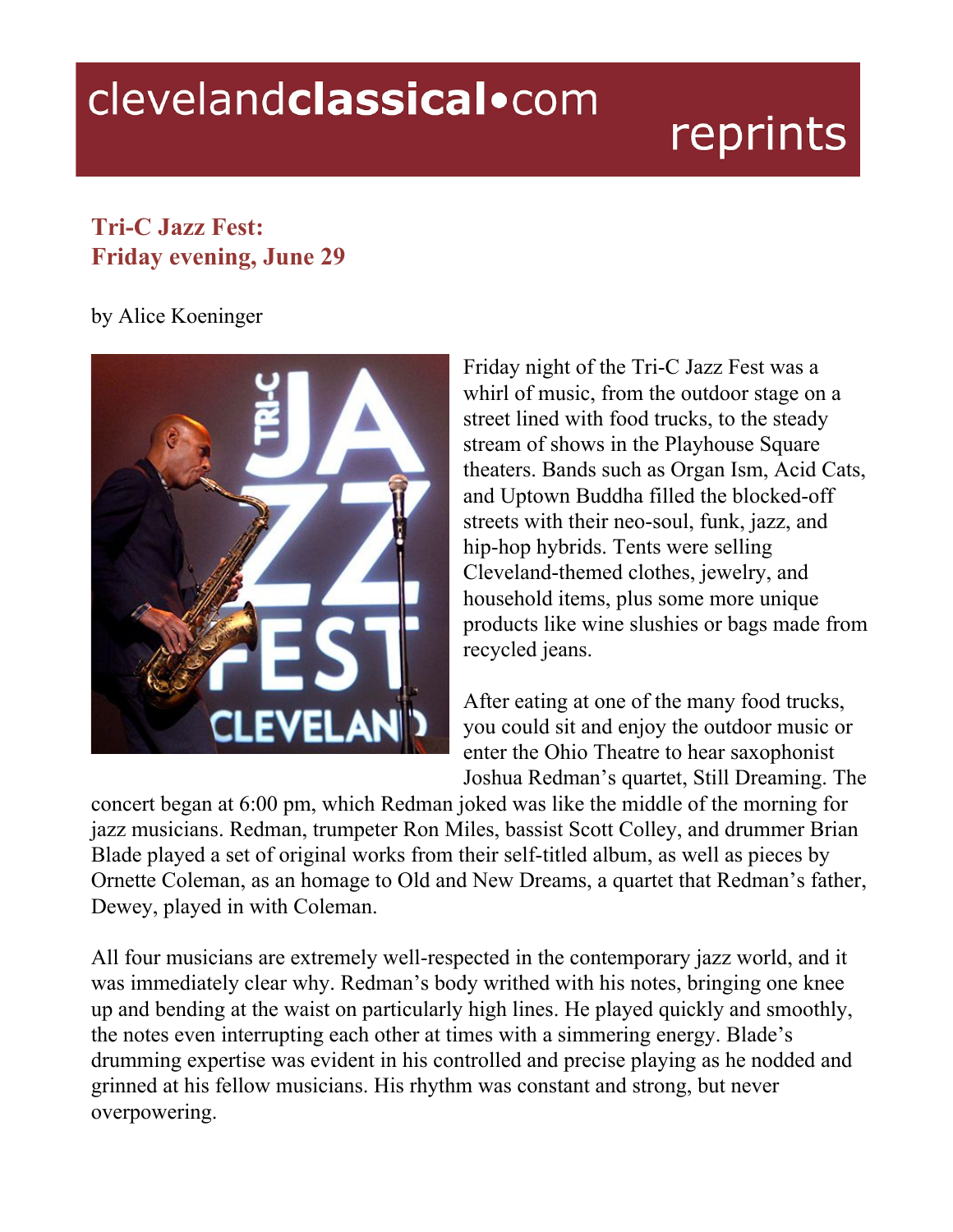In fact, the entire ensemble was characterized by this barely-contained, wild spirit and an enthusiasm that infected their music and spread to the audience. Colley, who wrote many of the songs they played, climbed and stepped around the melody, often engaging the cornet in a call-and-response. Miles calmed the audience with his warm, often sentimental sound in pieces where the sax got everyone riled up. The lit, ornate stage and dark house displayed jazz as it should be, an elevated and complex form of expression.

After Still Dreaming's inspiring performance, many concertgoers made their way to the Keybank State Theatre for the Smooth Jazz All Stars followed by Cory Henry and The Funk Apostles. The All Stars featured Maysa, Kim Waters, Brian Simpson (right), Kenny Lattimore, and Paul Taylor, who moved on and off stage for their respective songs like a well-oiled machine. Cory Henry lead his band (keyboardist



Nicholas Semrad, guitarist Adam Agati, drummer TaRon Lockett, and bassist Sharay Reed) on vocals and Hammond B-3, which was becoming the festival's star instrument. His incredible energy as he sang, played, and danced across the stage in bronze metallic shoes made the show very fun to watch.

After a long jam spurred on by an electronic clap beat, vocalists Tiffany Stevenson and Denise Stoudmire strutted out to join Henry (below) in singing and dancing. A funky guitar solo led into the bridge as Henry slammed his hands into the organ keys, Stevenson and Stoudmire side-stepping and spinning in unison. Henry drew out the lyrics "did you hear, did you hear?" by stuttering and scatting, then used gestures to emphasize each word in the chorus, "love will find a way."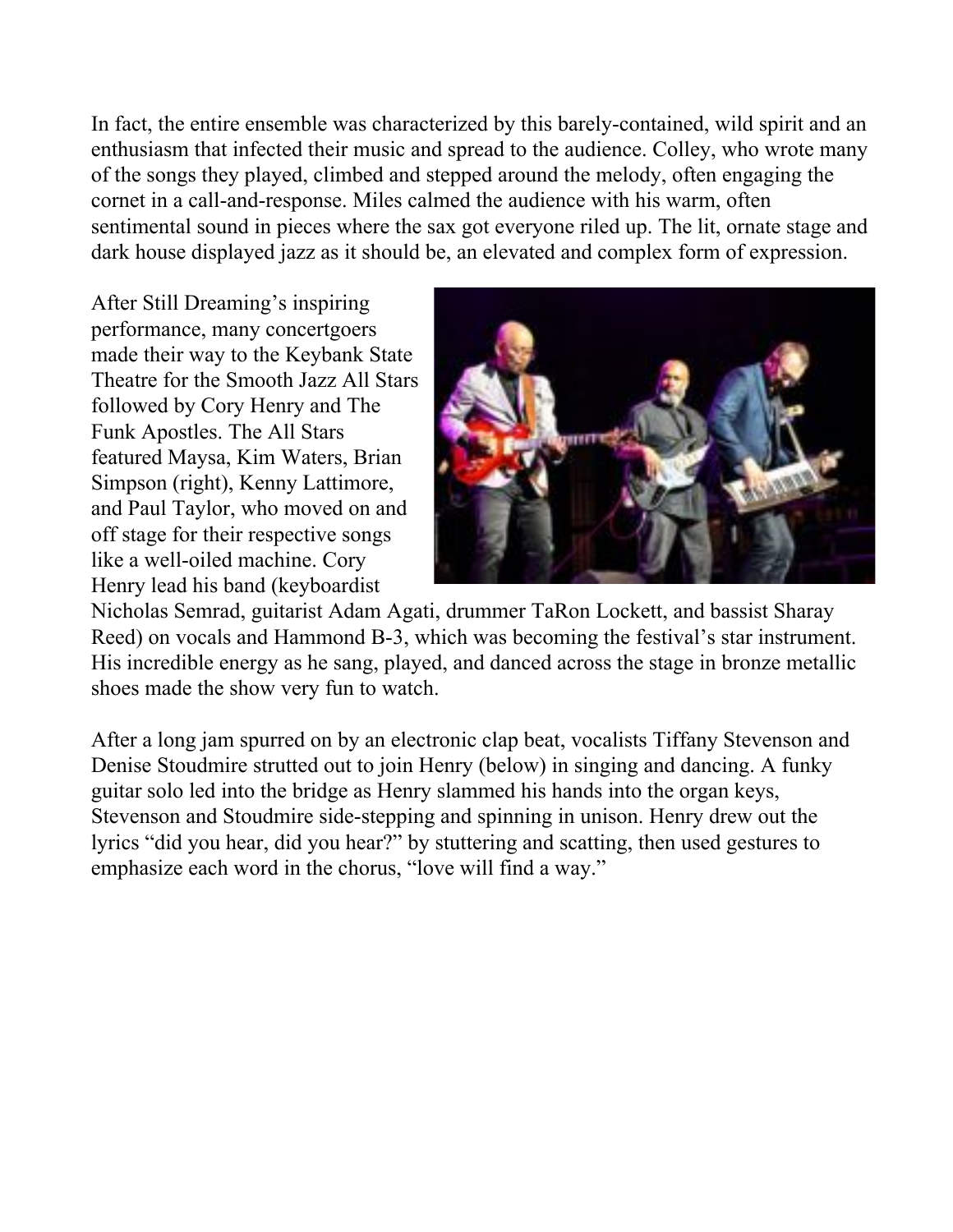

Stevenson had an impressive solo that went higher than seemed possible, while Stoudmire followed with a deeper, more playful tone, her head tipped back and mouth wide open. The Funk Apostles had the crowd dancing in the aisles during the last song, where they sang, "life gotta keep on rolling."

With newfound energy, Hammond B-3 fans rolled from the State to the Allen Theatre to finish out the evening with legendary organist Dr. Lonnie Smith. Having just celebrated his 75th birthday last year, Dr. Smith walked onstage with a cane to sit down slowly in front of a Hammond surrounded by synths. That isn't to say that he wasn't up for the performance –– his bright orange turban hinted at his enthusiasm and spirit as he brought his fingers down for the first sparkling chord.



It was hard to tell who was having a better time, the long-time fans in the audience or the band onstage. Collaborating with the Doctor were guitarist Jonathan Kreisberg and drummer Xavier Breaker, who exchanged satisfied glances as they grooved together. Smith was as fun to watch as to listen to, his delighted expression asking, "wow, did you hear that?" It seemed as if he was creating as he went, each new sound deliciously surprising, even though all the songs had names. This lead to a magical atmosphere where tones had a mind of their own, trilling loud and soft,